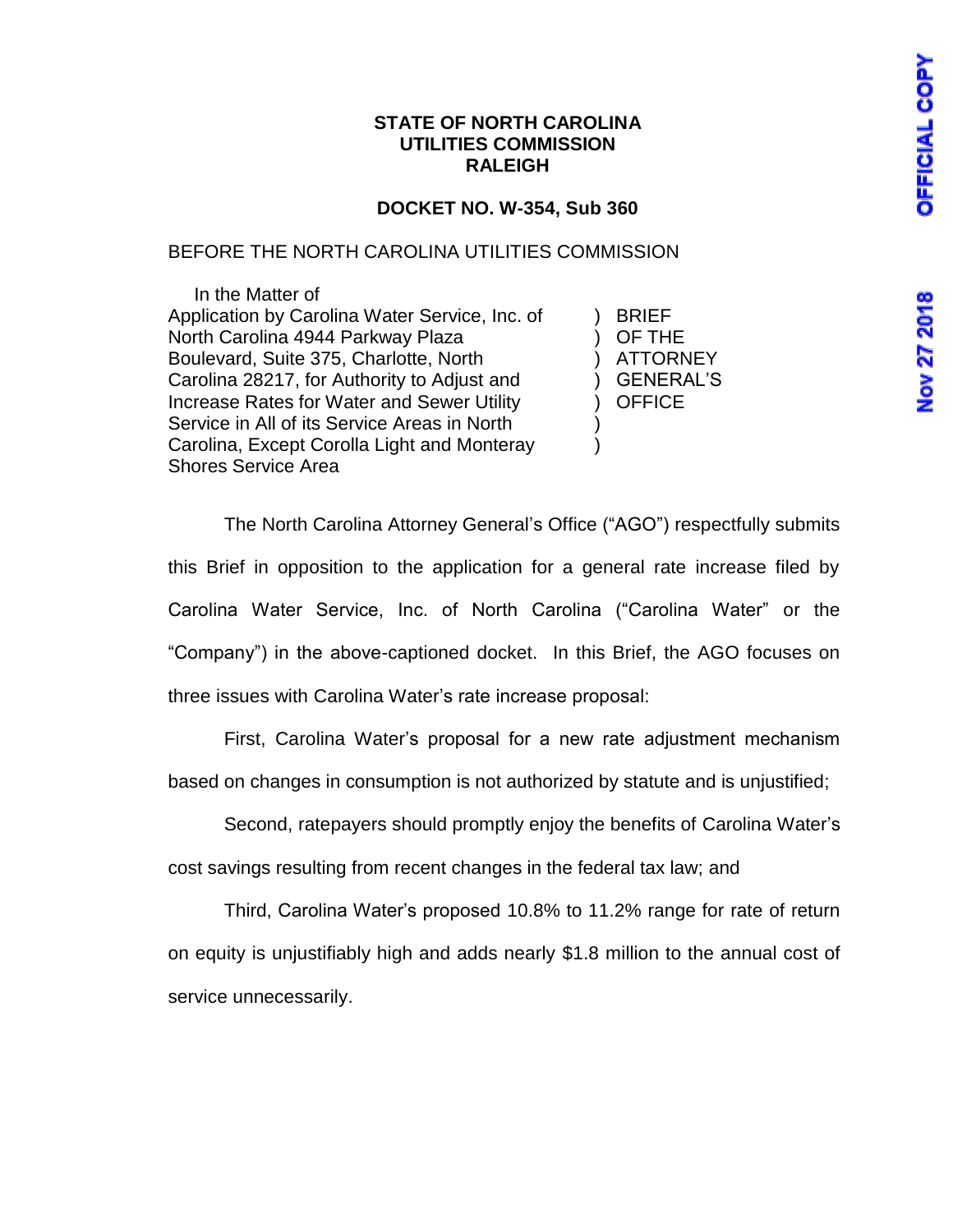### I. CAROLINA WATER'S PROPOSAL FOR A NEW RATE ADJUSTMENT MECHANISM BASED ON CHANGES IN CONSUMPTION IS NOT AUTHORIZED BY STATUTE AND IS UNJUSTIFIED.

Carolina Water proposes a new rate adjustment mechanism called the Consumption Adjustment Mechanism or "CAM" that would adjust rates outside of a general rate case to account for variations in consumption. Carolina Water claims that the mechanism is justified because it would minimize the revenue impact of variation in consumption. (Tr. Vol. 7, pp. 278-79) However, the proposed mechanism is not authorized by the ratemaking provisions in Chapter 62 and Carolina Water has not justified the approval of a non-statutory rider. Furthermore, the new rider harms consumers by increasing the frequency of changes to rates outside of a general rate proceeding, by shifting business risks from investors to users, and by discouraging water conservation efforts.

Legislation was introduced in the General Assembly in 2017 that – if adopted – would have authorized the creation of a rate adjustment mechanism for water and wastewater utilities based on changes in consumption – if the Commission should find such a mechanism to be in the public interest. However, the legislation was not enacted. (Tr. Vol. 7, pp. 312-13)

In light of the General Assembly's failure to authorize this rate adjustment mechanism, the Commission should reject Carolina Water's request that it approve such a mechanism anyway as an exercise of discretion. As the Public Staff noted, the Company's proposal asks the Commission to intervene and create a rate mechanism that the legislature declined to authorize. (Tr. Vol. 7, p.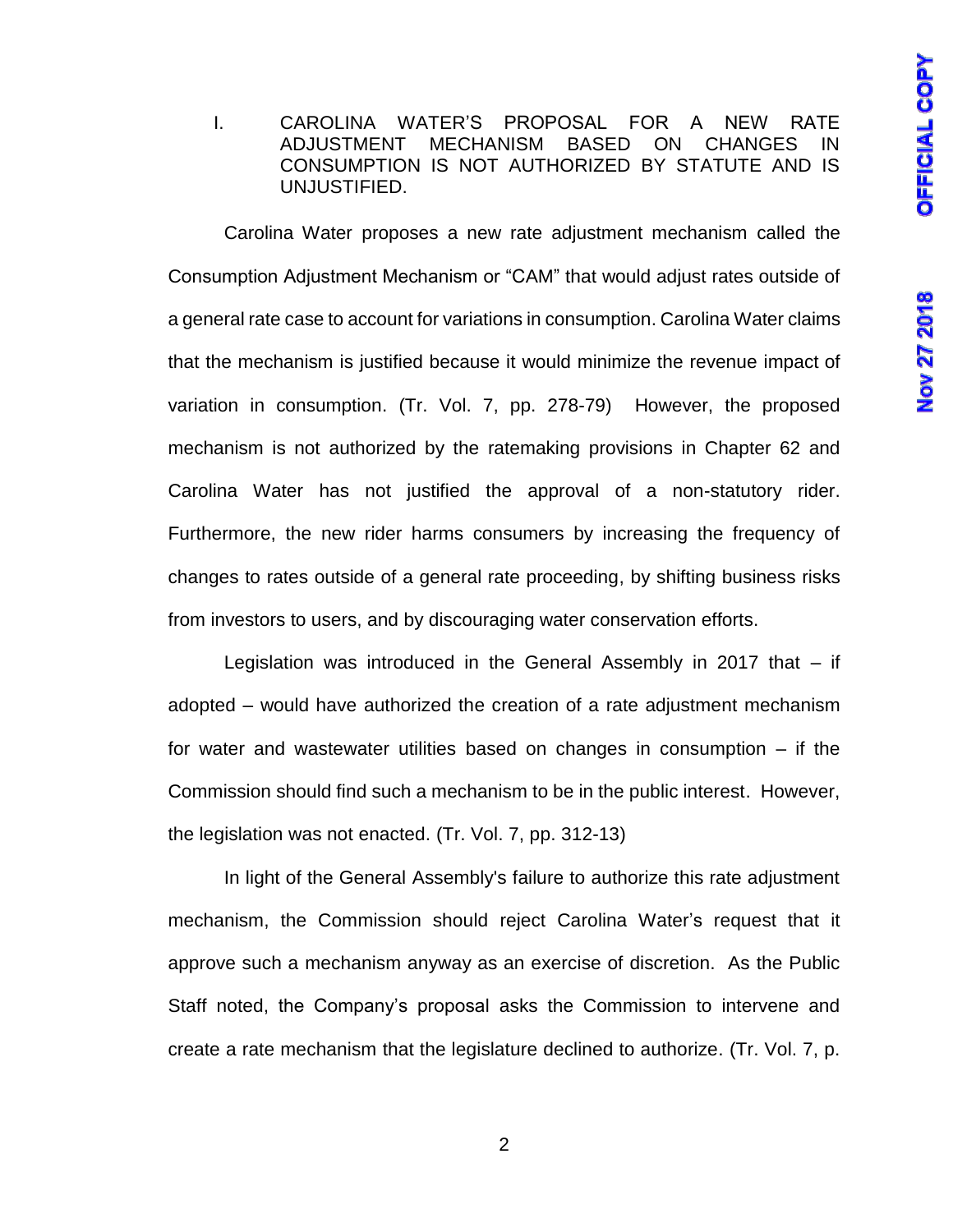313) 1

l

North Carolina appellate courts have approved non-statutory riders in very limited circumstances that are not presented here. Cases upholding riders which adjust base rates outside of general rate cases have been limited to circumstances involving (1) highly variable and unpredictable expense or volume levels, (2) of significant magnitude, (3) that are beyond the control of the utility. *State ex rel. Util. Comm. v. Edmisten*, 291 N.C. 327, 230 S.E. 2d 651 (1976); *State ex rel. Util. Comm. v. Public Service Co*., 35 N.C. App. 156, 241 S.E.2d 79 (1978); *See In re Public Service Company of North Carolina*, G-5, Sub 356, Order Approving Partial Rate Increase p. 11 (Sept. 25, 1996) (holding that absent extraordinary circumstances, current law does not allow riders). The evidence adduced in this case does not compel the new mechanism.

According to Mr. D'Ascendis, who testified for Carolina Water, there is not any statistically significant change in investor-required return before or after the implementation of such a "decoupling" mechanism (i.e. a rate adjustment mechanism for changes in consumption). (Tr. Vol. 7, pp. 108-109) There are many things affecting publicly traded companies, and this one factor is not measureable. Id.

<sup>1</sup> The AGO also opposes the Company's alternative proposal for a significant change in rate design that would shift more costs to the base monthly charge. Customers were not given notice of the alternative proposal and have opposed increases to base monthly charges. Such a shift in cost recovery is not justified and would have a discouraging impact on conservation efforts. Also see reasons discussed by Public Staff witness Casselberry at Tr. Vol. 7, p 315.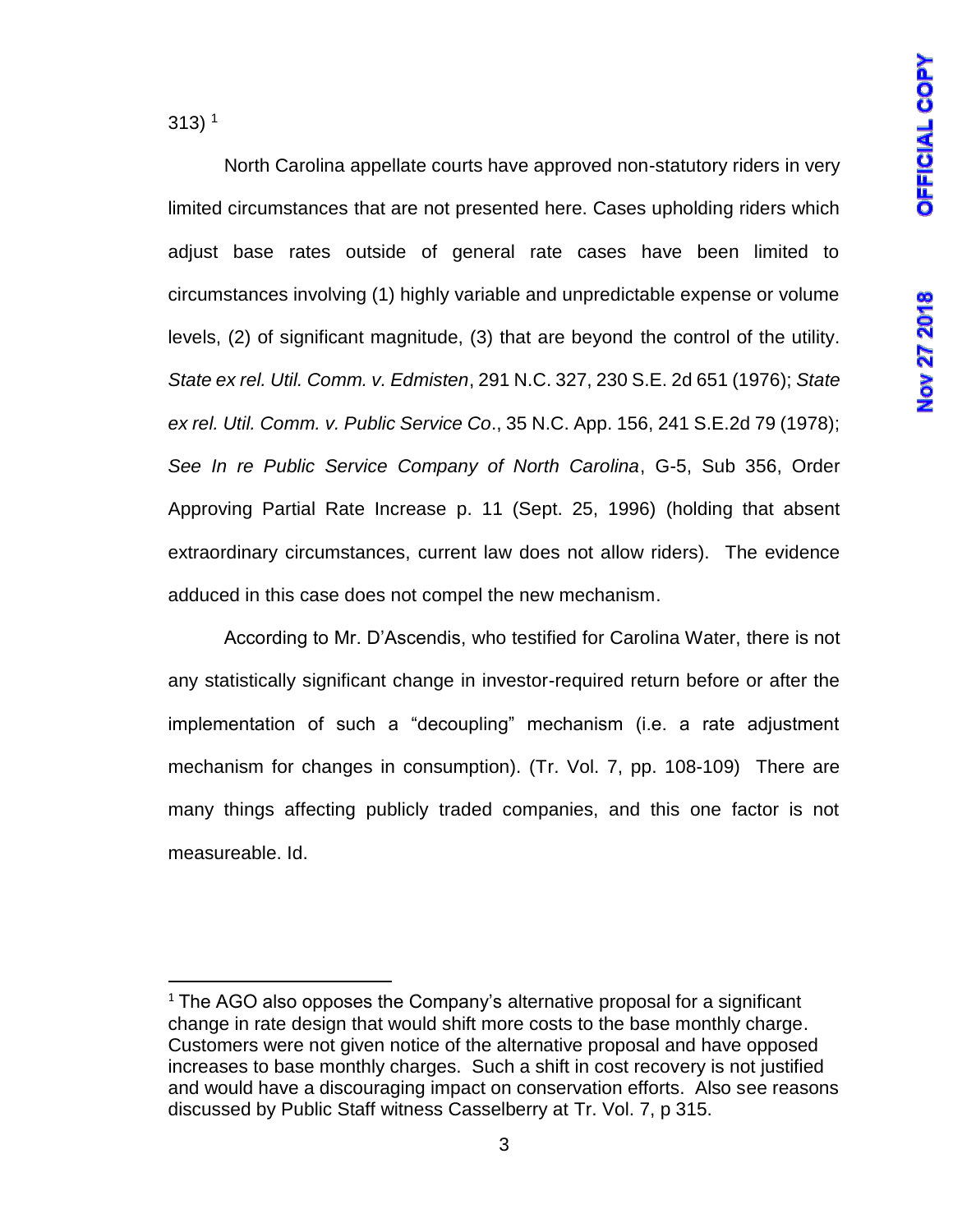Nor is the new mechanism justified by extreme variability or trends, either. Witnesses for Carolina Water and the Public Staff did not agree about the significance of evidence regarding changes in consumption and whether the evidence indicates a problem of a magnitude requiring a new rate adjustment mechanism. (Tr. Vol. 8, pp. 9-11, 182-83) Public Staff witness Casselberry testified that a trend toward declining consumption is not well established at this point because not enough years of data are available for a valid comparison. (Tr. Vol. 8, p. 11) Further, she pointed out that the trend may level off as appliances that are more conservative in water use have been on the market for some time. (Tr. Vol. 8, p. 9) A late-filed exhibit that she prepared at the Commission's request indicates that average usage goes up and down and is not consistent in the direction of change when viewed by service area. See Casselberry Late Filed Exhibit No. 1.

Furthermore, the proposed mechanism is designed to make rate adjustments for changes in *per customer* consumption without consideration of other factors that tend to offset the impact, such as growth in the number of customers that Carolina Water serves. (Tr. Vol. 7, p. 314) Carolina Water is a growing company, and as it increases its customer count, its revenues collected in usage rates taking into account growth may fully offset any reduction in percustomer consumption. *Id.* Thus, any mechanism that boosts rates relating to changes in per-customer consumption should also credit customers for increased growth in customer count. (Tr. Vol 7, p. 314)

The CAM proposal would trigger a rate adjustment based on a collar: *i.e.*,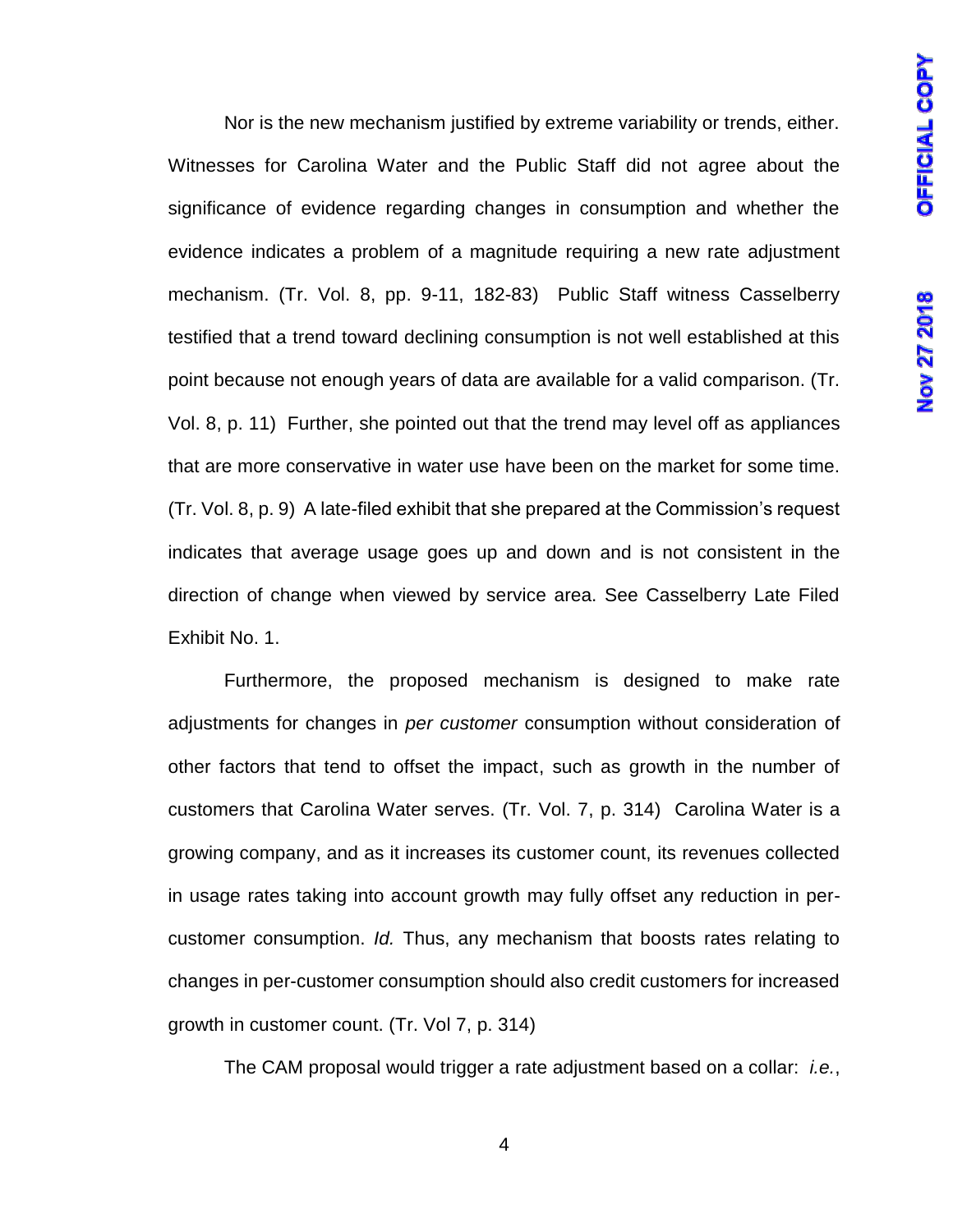if the actual average monthly consumption per bill is higher than plus 1% or lower than minus1% of the average monthly consumption established in the last rate case. Public Staff witness Casselberry expressed serious concerns about the proposed 1% threshold. She testified that a 1% variation could occur from a relatively small departure from normal habits, such as by shortening a daily shower by less than a minute. (Tr. Vol. 7, p. 3313)

Finally, contrary to Carolina Water's contention that the mechanism would balance the interests of the utility and consumers since it may result in upward or downward adjustments to rates, the new rider is harmful to consumers because it increases the frequency of changes to rates outside of general rate proceedings. In a general rate case, Carolina Water would be required to "net" all costs and benefits of operation at the time rates are set to take into consideration offsetting cost decreases as well as other offsetting factors. Instead, by authorizing changes in rates targeted to variations in per-customer consumption, the Commission would allow Carolina Water to shift normal business risk associated with a single factor from its investors to ratepayers. Carolina Water's incentives to actively manage costs and to operate efficiently in order to maximize the Company's return will be reduced if risks are shifted in that manner. Finally, consumers will tend to be discouraged from investing in water conservation measures if their efforts are met with an offsetting rate increase.

In sum, the new rate adjustment mechanism should be rejected because it is not authorized by statute, is not justified, and is harmful to consumers.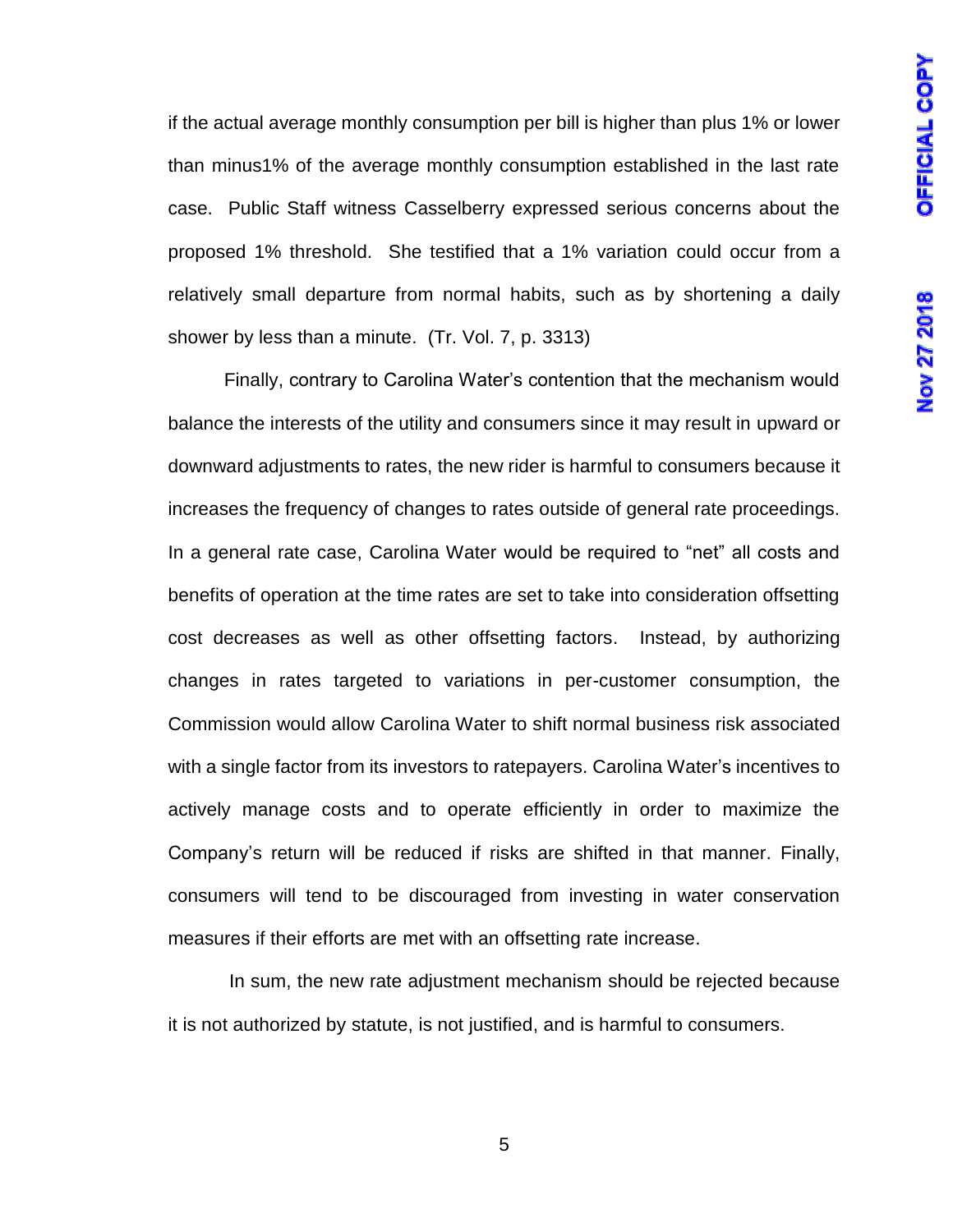# II. RATEPAYERS SHOULD PROMPTLY ENJOY THE BENEFITS OF CAROLINA WATER'S COST SAVINGS RESULTING FROM RECENT CHANGES IN THE FEDERAL TAX LAW.

Recent reductions in federal and state corporate income tax rates result in lower operating expenses for utilities, with a favorable impact on the cost of public utility service, and produce an excess accumulation of funds for deferred income taxes that may be returned to ratepayers. The Commission determined in a recent order in a generic proceeding that the issue of how to reflect the changes in federal tax rates in new utility rates would be determined for Carolina Water in this general rate case proceeding. See *Order Addressing the Impacts of the Federal Tax Cuts and Jobs Act on Public Utilities* in Docket No. M-100, Sub 148 issued 5 October 2018 at 69. The Attorney General supports rate adjustments to flow through the benefits of tax changes to ratepayers as soon as possible.

The changes in tax rates proposed by Carolina Water result in five impacts:

- First, the federal income tax rate reduction from 35% to 21% is reflected in the Company's proposed operating expenses.
- Second, the Company proposes *not* to return the amount of tax expense that was over-collected in rates from January 1, 2018 until new rates take effect.
- Third, the Company proposes that the return of excess accumulated deferred income taxes associated with the reduction in the *state* income tax rate be modified in this case and treated similarly to the Company's proposal for *unprotected* federal excess deferred taxes.
- Fourth, the Company proposes to use the *unprotected* excess accumulated deferred income taxes associated with the reduction in the federal income tax rate as an offset to existing deferred asset balances, instead of returning it to ratepayers.
- Fifth, Carolina Water proposes to return the *protected* excess deferred income taxes associated with the reduction in the federal income tax rate through rates over the period required by federal tax provisions, which it shows to be a 45-year period.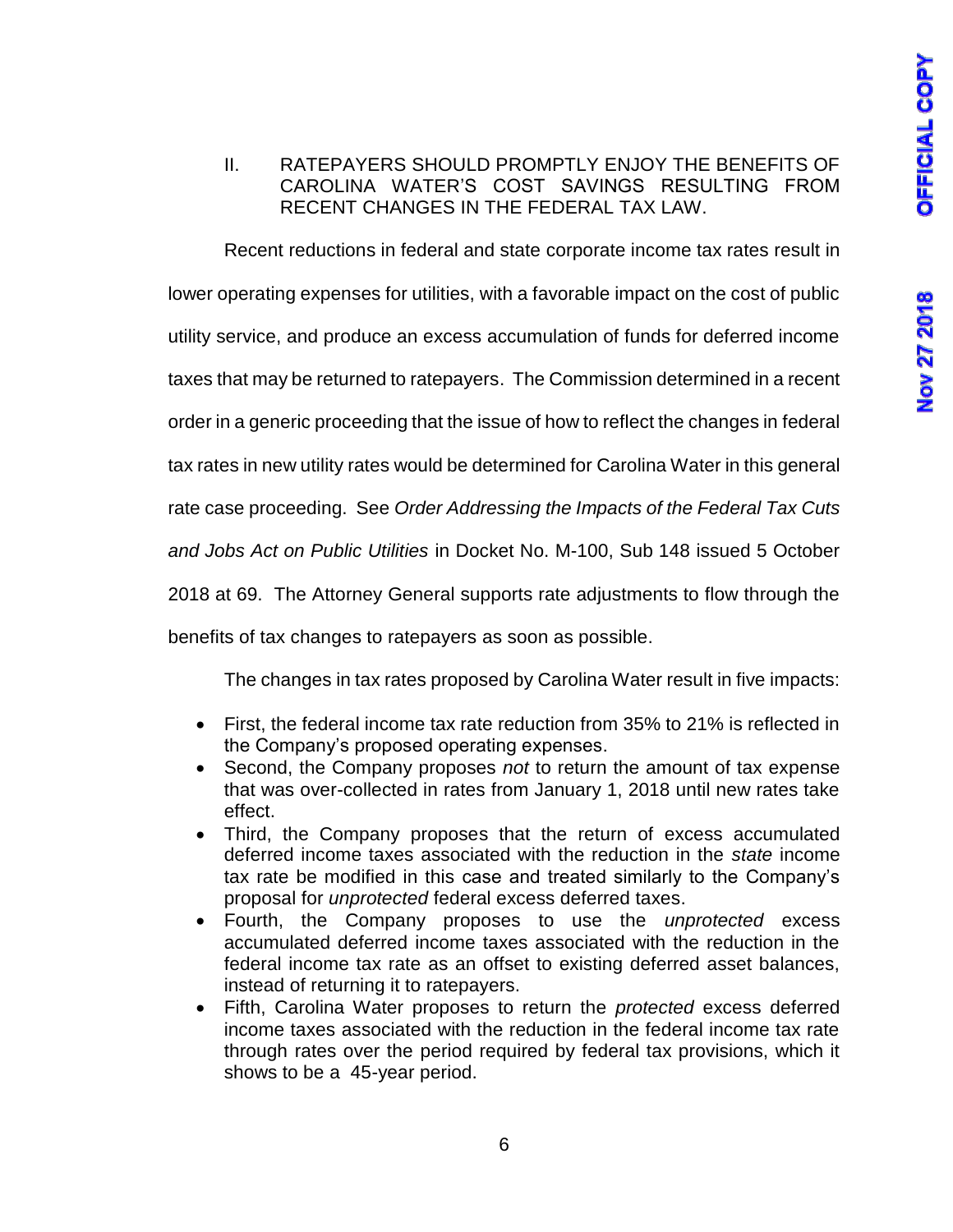As discussed below, the AGO does not object to the First and Fifth impacts, but objects to the Second, Third, and Fourth.

First, the federal income tax rate reduction from 35% to 21% is reflected in the Company's proposed operating expenses. (Tr. Vol. 7, p. 285) This proposed impact is not disputed.

Second, the Company proposes *not* to return the amount of tax expense that was over-collected in rates from January 1, 2018 until new rates take effect. (Tr. Vol. 8, p. 178) That amount has been booked as a regulatory liability as required by the Commission's order in Docket No. M-100, Sub 148, and will amount to about \$1.26 million for the calendar year. (Tr. Vol. 7, p. 286) If not allowed to keep the amount as an addition to its profits during 2018, Carolina Water asks the Commission to allow the amount to be used as an offset by the Company to existing deferred asset balances. (Tr. Vol. 8, p. 178)

Carolina Water's argument that it should be allowed to keep the amount that was collected since January 1, 2018 lacks merit. The Commission considered arguments in its *5 October 2018 Order Addressing the Impacts of the Federal Tax Cuts and Jobs Act on Public Utilities* in Docket No. M-100, Sub 148, and concluded that it is "appropriate to require an immediate reduction in the base rates (for the expense piece) of affected utilities to reflect the 21% federal corporate income tax rate mandated by the Tax Act, *effective January 1, 2018*." *Id* at 55-56 (emphasis added). The Commission explained that "the federal corporate income tax rate reduction mandated by the Tax Act is material and substantial," and concluded that "ratepayers should not be forced to continue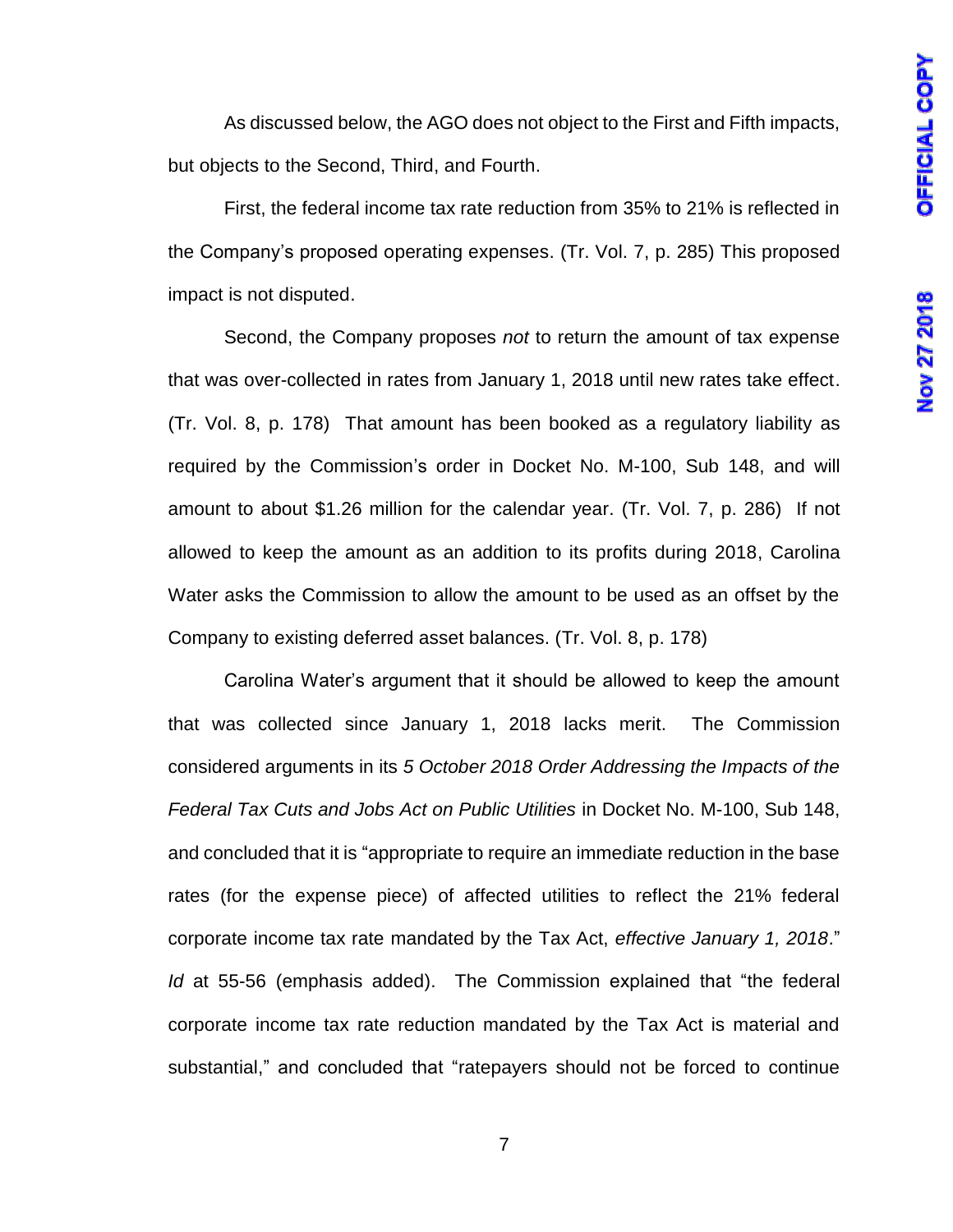paying base rates that were set to recover a 35% federal corporate income tax rate that has been reduced to 21% until the utility's next general rate case proceeding." *Id.* 

There is no justification for allowing Carolina Water to retain the amount collected after the tax rate change occurred on January 1 when the tax rate was reduced. The Public Staff has proposed that the amounts over-collected for taxes since January 1, 2018 be returned in a rider over a one-year period with carrying costs calculated using the weighted cost of capital approved in this case. (Tr. Vol. 8, p. 102) The AGO agrees with the Public Staff's proposal.

Third, the excess accumulated deferred income taxes associated with the change in the North Carolina income tax rate was addressed in the Company's last general rate case. (Tr. Vol. 7, p. 288) The Company proposed in rebuttal testimony that the return of state excess deferred income taxes be modified in this case and treated similarly to the Company's proposal for unprotected federal excess deferred taxes. (Tr. Vol. 8, p. 178)

The AGO does not support such a change and agrees with the recommendation from Public Staff witness Boswell that no adjustment be made to the provision for return of state excess deferred taxes from what was proposed and approved in prior rate cases. (Tr. Vol. 8, pp. 95-96, 101) The Company's vague proposal would offset the excess deferred state income taxes against either unknown future regulatory assets or known regulatory assets that have been reviewed and approved with particular treatment in previous cases, and it is not appropriate to override such prior determinations or to set aside ratepayer funds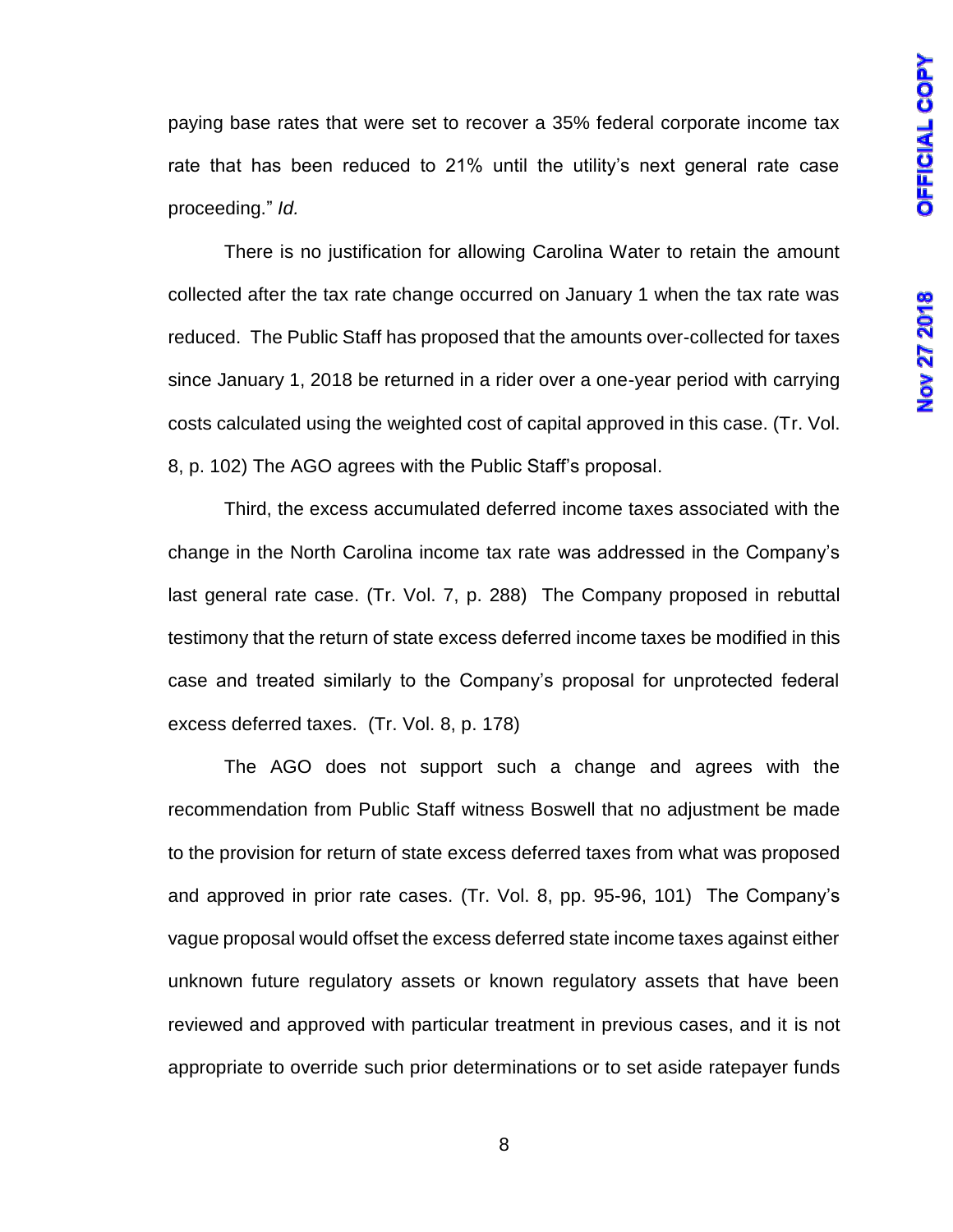for possible future uses. (Tr. Vol. 8, pp. 94-96).

Fourth, the Company's initial proposal was to return *unprotected* excess accumulated deferred income taxes associated with the reduction in the federal income tax rate to ratepayers over a 5-year period. (Tr. Vol. 7, p. 284). However, in rebuttal testimony the Company proposed instead that the money be used as an offset to existing deferred asset balances. (Tr. Vol. 8, pp. 179-180)

The AGO recommended a return of unprotected excess deferred taxes over a period of two years or less in the recent Duke Energy Carolinas rate case in Docket No. E-7, Sub 1146, so that ratepayers are able to benefit as soon as possible from the amounts they are owed.<sup>2</sup> Likewise, the AGO recommends a two year period in this case. The Public Staff proposal in this case would return the unprotected excess taxes over a three-year period, as was done under the settlement reached in the recent Aqua rate case. (Tr. Vol. 8, pp. 94, 101) However, Public Staff witness Boswell testified that, although the Public Staff has proposed a three-year period in this case, a two-year time frame is feasible and is within the range that the Public Staff has proposed in other cases. (Tr. Vol. 8, p. 104) The time frame has not been specified in the partial settlement in this case, and the AGO supports a return of the excess deferred taxes as soon as possible, but in no event longer than the two years -- because ratepayers will benefit immediately from the use of the amounts they are owed.

As to Carolina Water's proposal *not* to return unprotected excess deferred

 $\overline{\phantom{a}}$ 

<sup>&</sup>lt;sup>2</sup> See Brief of the Attorney General's Office filed 27 April 2018 in Docket No. E-7, Sub 1146 at 141.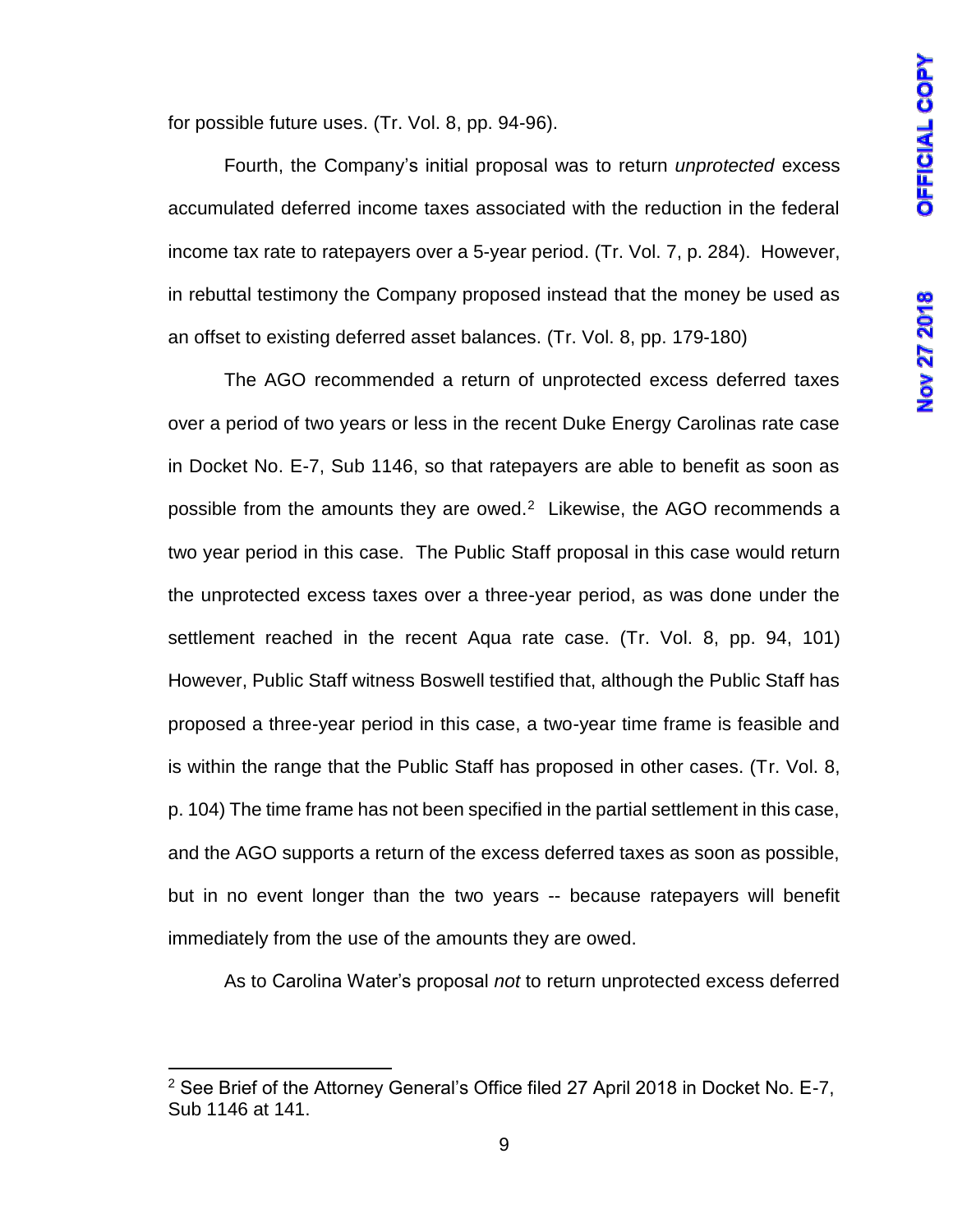income taxes to ratepayers and instead apply the excess to unspecified asset balances, the proposal should be denied as it is unjust and unreasonable. It is inappropriate to override prior determinations about the amortization of regulatory assets. (Tr. Vol. 8, pp. 94-96) Further, Carolina Water has not shown that any harm will fall to customers by the prompt return of the funds, and it is time for Carolina Water to stop relying on excess revenues from its customers to maintain the overly flush cash flow that was provided under former tax deferral policies. The alternative of not returning dollars to consumers who struggle to pay their bills, or to consumers who would use their money for different purposes if given the opportunity, results in an undue burden on ratepayers and communities in North Carolina.

Fifth, Carolina Water proposes to return the *protected* excess deferred income taxes associated with the reduction in the federal income tax rate through rates over the period required by federal tax provisions, which it shows to be a 45-year period. (Tr. Vol. 8, p. 179) The Public Staff' does not dispute the 45 year time frame based on its investigation, and explains that federal tax provisions do not permit regulators to flow back the excess deferred income taxes immediately and instead require a flow back that is ratable over the life of the timing differences that gave rise to the excess. (Tr. Vol. 8, p. 100) Based on the federal requirements and the Public Staff's investigation, the AGO does not object to this proposed impact.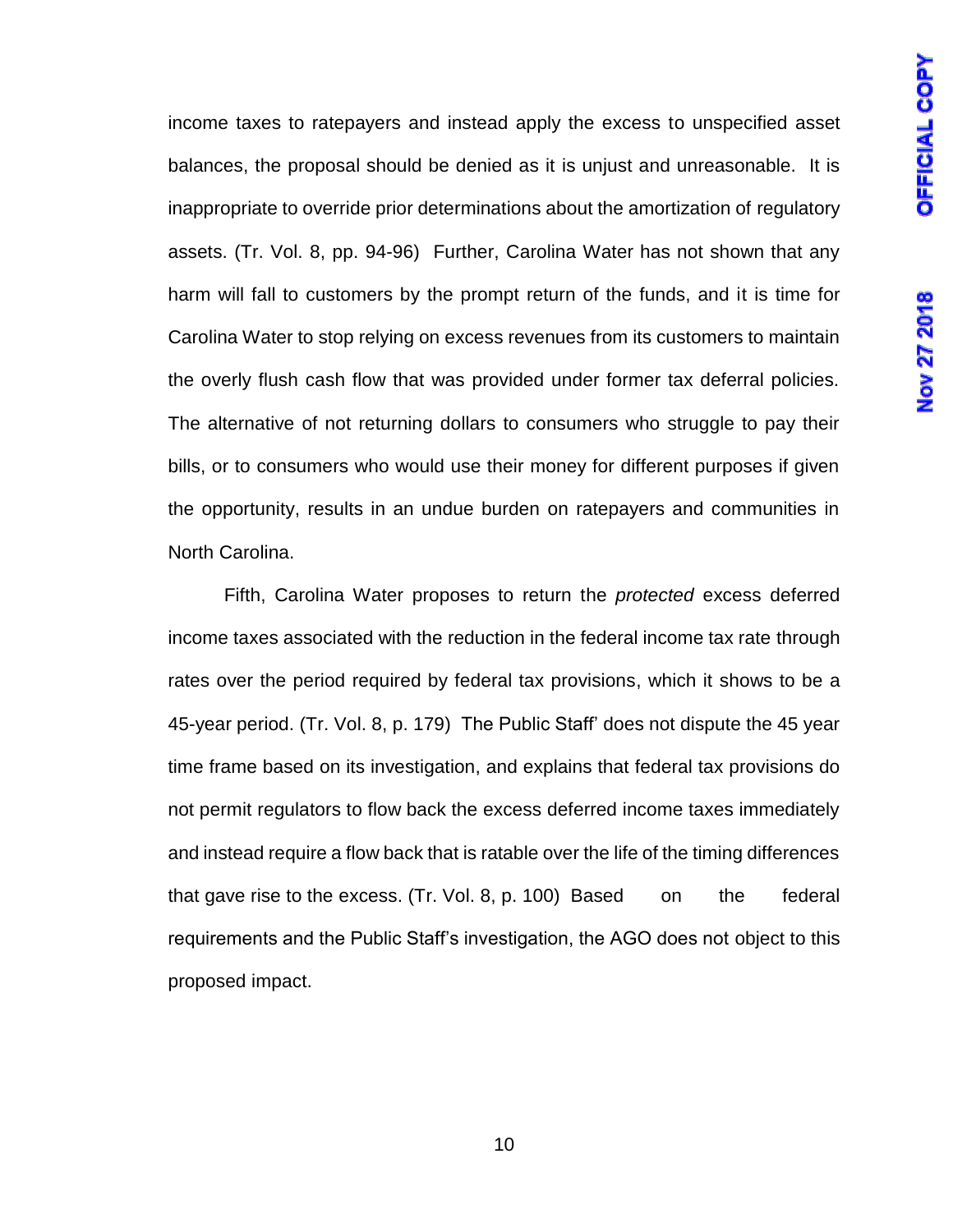#### III. CAROLINA WATER'S 10.8% TO 11.2% RANGE FOR THE RATE OF RETURN ON EQUITY RECOMMENDATION IS UNJUSTIFIABLY HIGH AND ADDS NEARLY \$2 MILLION TO THE ANNUAL COST OF SERVICE UNNECESSARILY.

Carolina Water requests a rate of return on equity ("ROE") of between 10.8% and 11.2% – an excessive rate that is substantially higher than the 9.6% ROE that Carolina Water stipulated to accept in the last general rate case.<sup>3</sup> Carolina Water has not met its burden of proof that an ROE of between 10.8% and 11.2% fixes a reasonable return given the low cost of equity capital in current markets. Market data show that the 9.2% ROE recommended by the Public Staff is more than sufficient to attract the investment dollars needed for adequate service and is fairer when balancing the interests of investors and ratepayers. By adopting the ROE recommended by the Public Staff or finding that a lower ROE is supported by the Discounted Cash Flow studies performed by both expert witnesses, the Commission will provide Carolina Water an opportunity to achieve a reasonable rate of return for its investors but will not burden ratepayers by excessive rates, a result that will keep dollars in our local communities.

The impact of the ROE fixed in this case is significant. The difference between the Public Staff recommendation of 9.2% and Carolina Water's ROE recommendation amounts to approximately \$1.8 million per year, well over half of the total difference in the positions of the parties regarding Carolina Water's annual cost of service. See Settlement Ex. 1, p. 2 line 52.

 $\overline{\phantom{a}}$ 

<sup>&</sup>lt;sup>3</sup> See Order Approving Stipulation, Granting Partial Rate Increase, and Requiring Customer Notice in Docket No. W-354, Sub 356 (8 November 2017)("2017 Rate Case Order") at 9.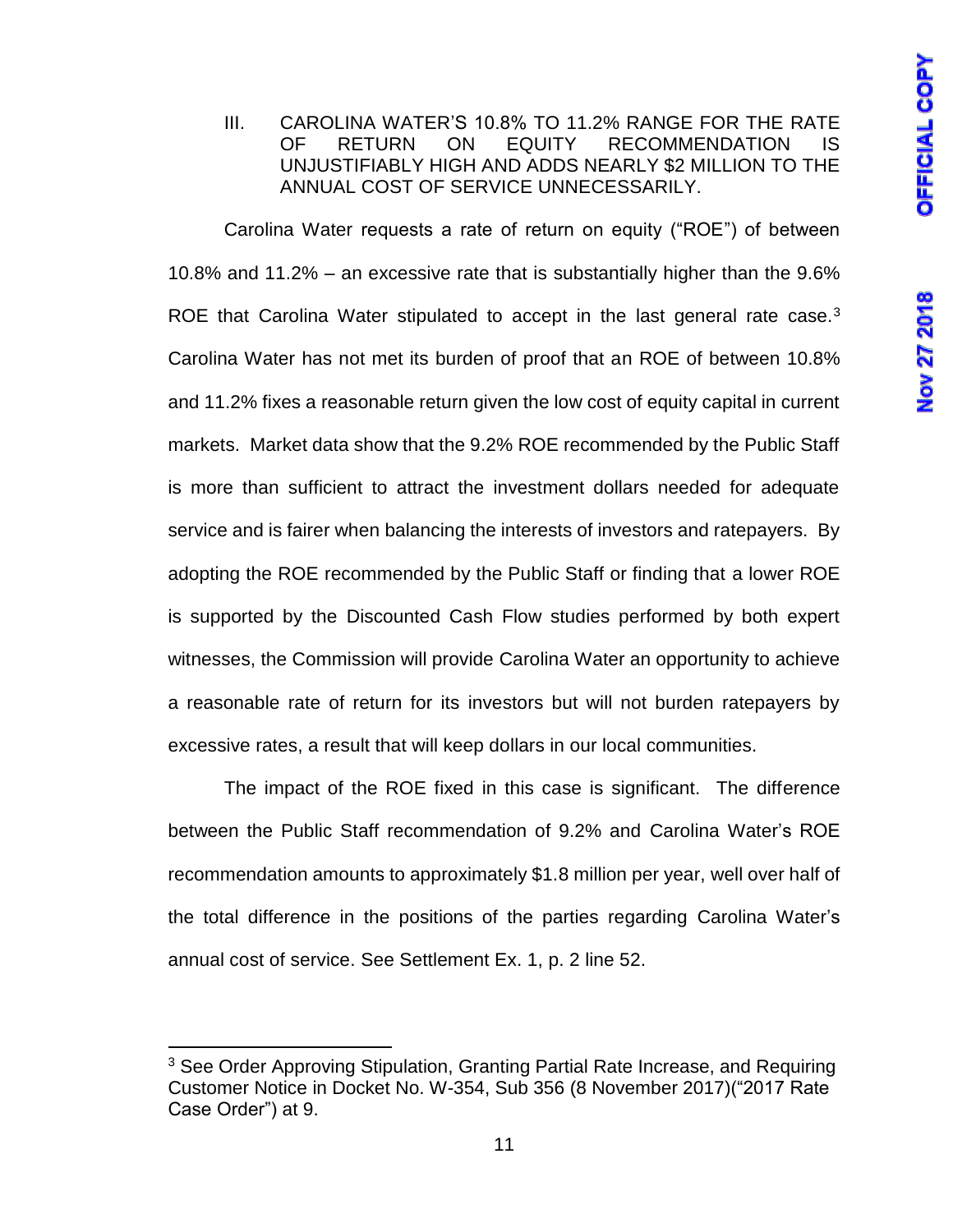North Carolina law requires the Commission to fix a rate of return that is fair to the utility's investors and its customers. N.C.G.S. § 62-133(a), § 62- 133(b)(4). "Chapter 62's ROE provisions cannot be read in isolation as only protecting public utilities and their shareholders. Instead, it is clear that the Commission must take customer interests into account when making an ROE determination." *State ex rel. Utilities Comm'n v. Cooper*, 366 N.C. 484, 495, 739 S.E.2d 541, 548 (2013). The statutory intent is that the Commission should establish rates as low as possible, consistent with Constitutional requirements. *State ex rel. Utilities Comm'n v. Duke Power Co*., 285 N.C. 377, 388, 206 S.E.2d 269, 276 (1974).

Two cases that explain the constitutional standard for rate of return are *Bluefield Waterworks & Improvement Co. v. Public Service Commission of West Virginia*, 262 U.S. 679 (1923) and *Federal Power Commission v. Hope Natural Gas Co*., 320 U.S. 591 (1944). The Court recognized that a fair ROE should be 1) comparable to the returns that investors expect on other investments of similar risk; 2) sufficient for assurance of confidence in the company's financial integrity, and 3) adequate in order to maintain and support the company's credit and to attract capital. *Id.*

The burden of proof in the case is upon the utility to show that its proposed rates are just and reasonable. N.C.G.S. §§ 62-75; 62-134(a).

Support for fixing Carolina Water's ROE at or below 9.2% (as recommended by the Public Staff) is provided both by witness Hinton's economic studies, and also the Discounted Cash Flow ("DCF") study performed by Carolina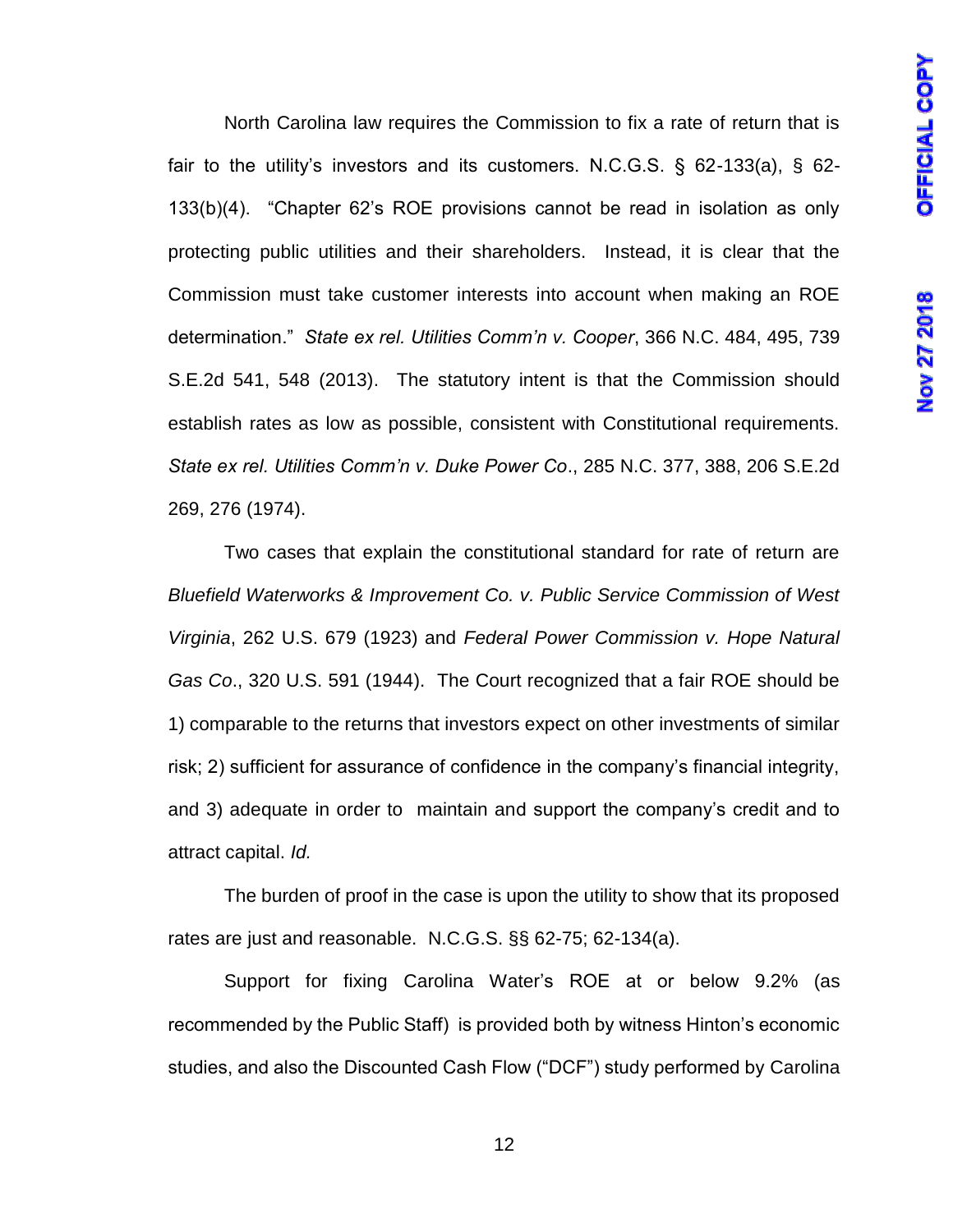Water witness D'Ascendis. (Tr. Vol. 7, pp. 132, 147) Public Staff witness Hinton's DCF study produces a cost of equity of 8.2% to 9.2% with a central point estimate of 8.7% based on market data for comparable water utility investments. (Tr. Vol. 7, p. 147) Mr. D'Ascendis' DCF study produced a cost of equity of 9.10%, initially (Tr. Vol. 7, p. 32), and produced 9.15% when updated in his rebuttal testimony. D'Ascendis Rebuttal Exhibit No. 1 Schedule DWD-1R p 3. These results indicate that a rate of return on equity of 9.2% is more than sufficient under current market conditions.

Mr. D'Ascendis relied upon recent market data from Value Line, Yahoo, and other widely available publications used by investors to perform his DCF study. See D'Ascendis Direct Exhibit No. 1 Schedule DWD-3 p 1 and D'Ascendis Rebuttal Exhibit No. 1 Schedule DWD-1R p 3. He examined the "yield" to investors using market data about the dividend per share and recent stock prices of comparable companies to evaluate cash flow expectations. And he added a growth factor, which Mr. D'Ascendis measured based on data about the growth in projected earnings made by Value Line and other publications. (Tr. Vol. 7, pp. 32-33) The DCF study performed by Public Staff witness Hinton reached similar results, although the experts relied on different growth factors. (Tr. Vol. 7, pp. 32- 33, 146-47)

Mr. D'Ascendis questioned the suitability of the DCF model as a measure of ROE at times when stock prices of companies are high relative to their book values. (Tr. Vol. 7, pp. 200, 226) However, he agreed that - if there is a good deal of confidence in a company and where the company is headed, at least relative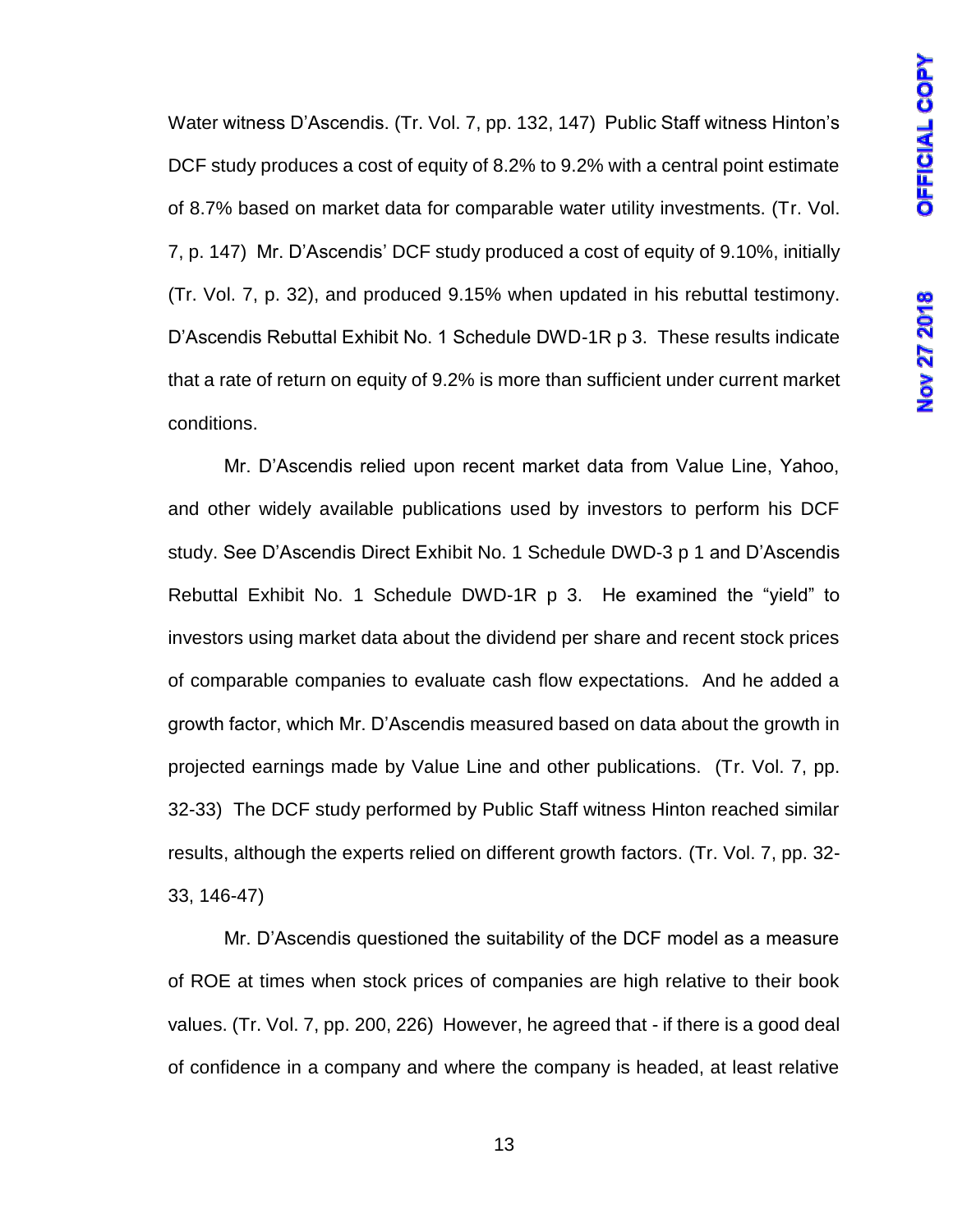to the risks involved - that tends to produce a stock price that is higher than book value. (Tr. Vol. 7, p. 233) Similarly, those same factors correlate with a lower rate of return requirement for investors. Indeed, the DCF model uses widely available current market data, and provides a good indication of the ROE that investors find adequate.

As to the other models used by Mr. D'Ascendis, the Commission should not rely on his recommendations, based on the following concerns: (1) the record in this case demonstrates that Mr. D'Ascendis' recommendation can change quickly and sharply based on a few changes in assumptions<sup>4</sup> (Tr. Vol. 7, p 184); and (2) Mr. D'Ascendis' track record in other cases of estimating the ROE; namely, according to a list provided by Mr. D'Ascendis, in eight of the ten cases<sup>5</sup> in which he testified as to ROE, the authorized ROE agreed to by the utility was substantially lower than the ROE that Mr. D'Ascendis recommended in the case. (Tr. Vol. 7, pp. 221-22); see Public Staff D'Ascendis Direct Cross Examination Exhibit 2.<sup>6</sup> In fact, the authorized ROE was substantially lower than the bottom of the range that Mr. D'Ascendis recommended. *Id.*

In short, the DCF results produced by expert witnesses for Carolina Water

l <sup>4</sup> See the results of the Risk Premium, Capital Asset Pricing, and Non-Price Regulated Companies Models in D'Ascendis Direct Exhibit No. 1 Schedule DWD-1 p 2 and compare the changes filed approximately one month later in D'Ascendis Rebuttal Exhibit No. 1 Schedule DWD-1R p 2.

<sup>&</sup>lt;sup>5</sup> In the other two cases, the ROE was not identified. See Public Staff D'Ascendis Direct Cross Examination Exhibit 2.

<sup>&</sup>lt;sup>6</sup> In this case, the ROE was not settled, but just one year ago, Carolina Water accepted an ROE of 9.6%, much lower than the ROE than Mr. D'Ascendis recommends.